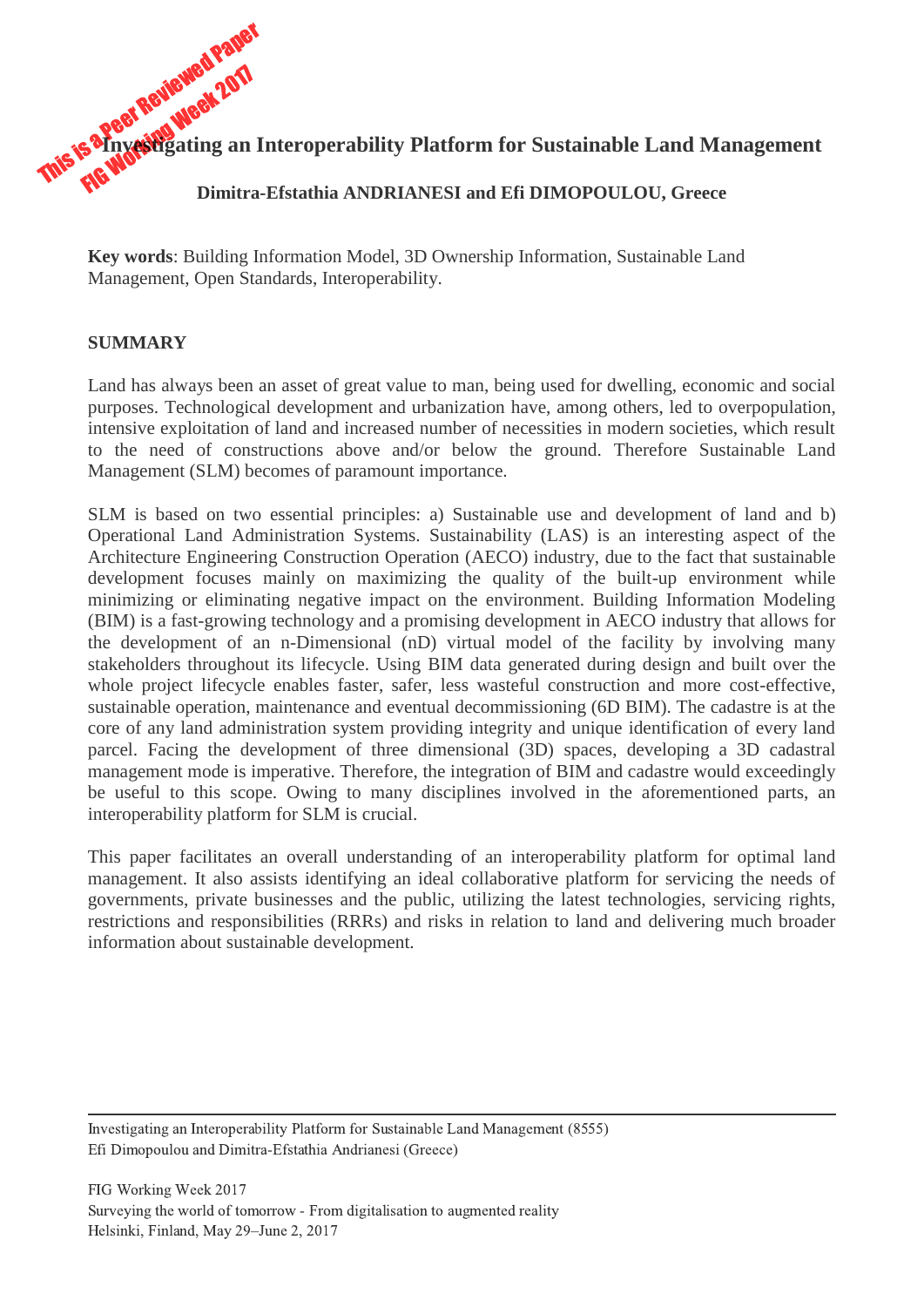# **Investigating an Interoperability Platform for Sustainable Land Management**

### **Dimitra-Efstathia ANDRIANESI and Efi DIMOPOULOU, Greece**

### **1. INTRODUCTION**

Over the last two decades, population density has increased considerably making land use more intense. On one hand, this trend has triggered a growing importance of ownership of land, which has even changed the way humans relate to land. On the other hand, this pressure on land in urban areas and especially business centers may be detrimental to the environment, restricting the possibilities for appropriate land management. Therefore, sustainable use and development of land and operational LASs are of paramount importance for sustainable land management. The main objective of SLM is to promote human coexistence with nature with a long-term perspective, so that the provisioning, regulating, cultural and supporting services of ecosystems and man-made environment are ensured.

For this harmonization, many steps have to be implemented. The importance of the existence of an operational LAS has been highlighted by many researchers. Sustainability is an interesting aspect of the AEC industry due to the fact that sustainable development focuses mainly on maximizing the quality of the built environment while minimizing or eliminating negative impact on the environment. BIM is the new technology that is transforming the way AECO projects are designed, engineered, built and managed allowing nD modeling of the facility**.** Using BIM for the construction of a facility, there are possibilities from the early stages to collect, manage and use data which will contribute to a faster, safer, less wasteful construction and more cost-effective, sustainable operation, maintenance and eventual decommissioning (6D BIM). BIM tools cover a wide range of domains offering a variety of factions capable of making a constructed facility simultaneously considering the environment.

Taking into consideration the above mentioned facts, in conjunction with the critical impact of a 3D Cadastre and BIM for the development of a SLM, it seems that a combination of tools would be a solution, thus requiring an interoperability platform to support. This paper aims to provide a toolbox of best practices for designing an interoperability platform for the SLM with emerging tools that are tailored to each specific nation. Interoperability bases mainly on open standards with the IFC open standard being the most popular and widely used. This paper firstly, focuses on the potential of BIM to record and represent information about ownership and boundaries of properties, which is core land administration information. Secondly, it investigates the transformation of national BIM into a BIM Server, considering the development of an integrated interoperability platform.

### **2. ARE CADASTRE AND BIM MODELS USEFUL TOOLS FOR SLM?**

### **2.1. Cadastre**

Land management is the process by which the resources of land are put into good effect (UNECE 1996). Sustainable land management depends on the LAS managed by every country. Within every

 Investigating an Interoperability Platform for Sustainable Land Management (8555) Efi Dimopoulou and Dimitra-Efstathia Andrianesi (Greece)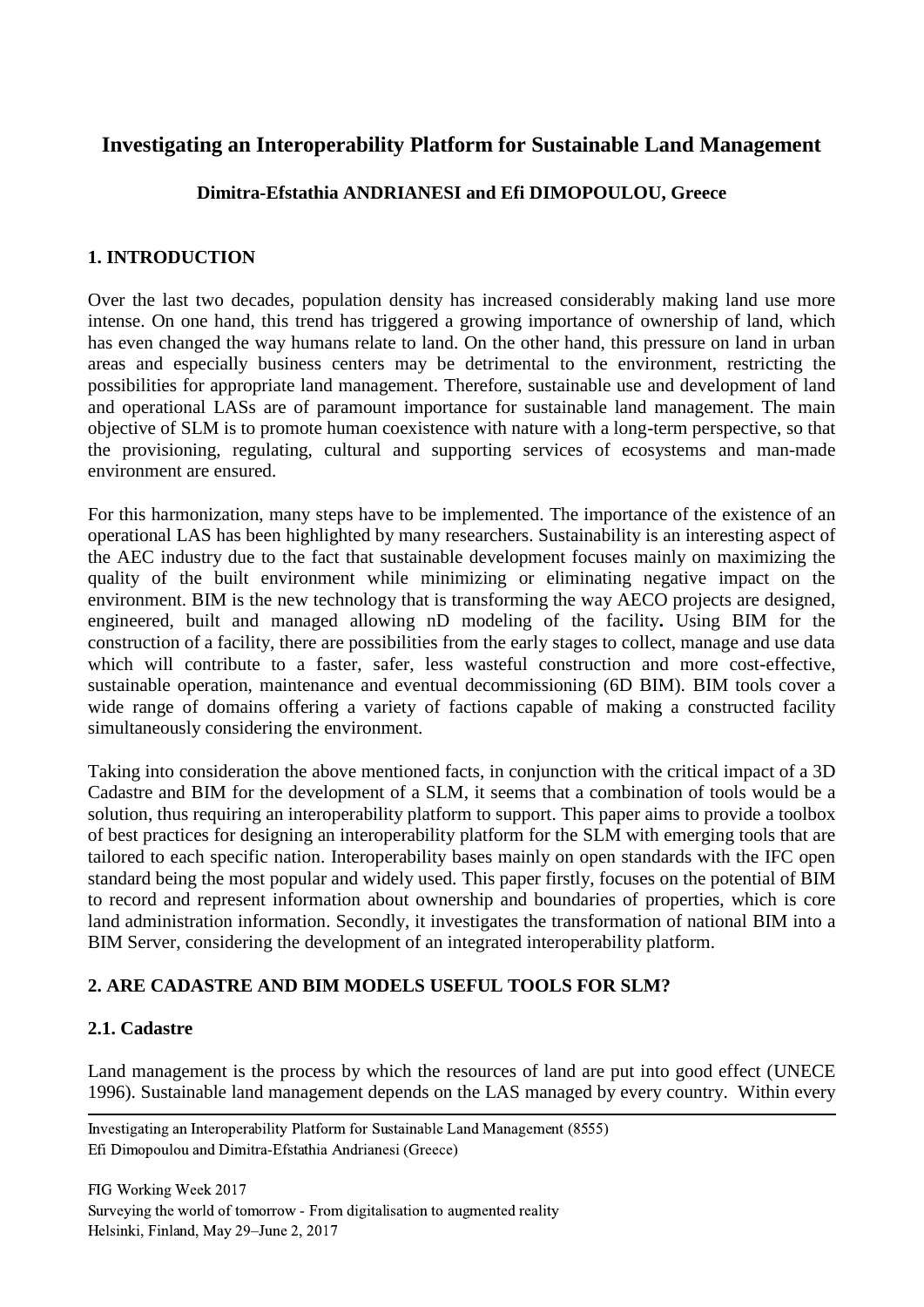country's context, the land management activities may be described by three components: Land Policies, Land Information Infrastructures and Land Administration Functions in support of Sustainable Development (Enemark, 2005). The core of the aforementioned paradigm of land management is the Land Administration Functions that ensure proper management of RRRs and risks in relation to property, and natural resources and are completely supported by an operational LAS which is based on an operational cadastre. Thus, a complete Cadastral System can bring the optimal outcomes for the SLM.

The existing cadastral systems have been developed based on a two-dimensional (2D) mapping system. However, in the real world, the actual ownership rights are more than a two-dimensional parcel as they can extend above and below the earth surface (Shojaei, 2014). Therefore, 2D polygons that are used for defining ownership rights in 3D space are not sufficient. Consequently, a 3D cadastre is a tool in a land administration system to digitally manage and represent stratified RRRs (legal objects) and their corresponding physical objects such as building utilities on*,* above or under the ground surface in 3D space. A 3D cadastre has the capability to capture, store, edit, query, analyze and visualize multi-complex properties (Aien, 2013).

# **2.2. BIM**

Among others, the improved awareness of energy consumption has raised concerns about several environmental impacts in modern societies. In many countries, buildings' energy consumption is responsible for the most energy consumed. Therefore, sustainability is an interesting aspect of the AEC industry due to the fact that sustainable development focuses mainly on maximizing the quality of the built environment while minimizing or even eliminating negative impact on the environment. Design and construction have always been a part of human activity. The initial stride that focused on the assessment of a building first occurred in the UK is known as Building Research Establishment Assessment Method (BREEAM), (Kibert, 2013). BREEAM was recognized by AECO industry because it was a means of evaluating a building's performance and proposed a standard definition for green building. The concept of green building consists of not only the energy performance of a building but also the consumption of water, location, indoor environmental quality, use of materials to name but a few. It is obvious that a BIM model can completely support and develop sustainable constructed facilities since any BIM software has the abilities of performing the aforementioned functions.

BIM as a digital representation of the physical and functional characteristics of a facility forms a reliable basis for decision-makings during its life cycle from inception onward. BIM facilitates the energy performance of a building throughout the project life cycle due to many uses and functions taken place. Using BIM for the construction of a facility, there are possibilities from the early stages to collect, manage and use data which will then contribute to a faster, safer, less wasteful construction and more cost-effective, sustainable operation, maintenance and eventual decommissioning. The most important reasons that make BIM suitable for sustainable development are the following:

 Better Informed Decision-Making: During the design phase of a construction process any involved architect/constructor has the ability to consider various options and information and select the most suitable for the sustainable design of the facility.

 Investigating an Interoperability Platform for Sustainable Land Management (8555) Efi Dimopoulou and Dimitra-Efstathia Andrianesi (Greece)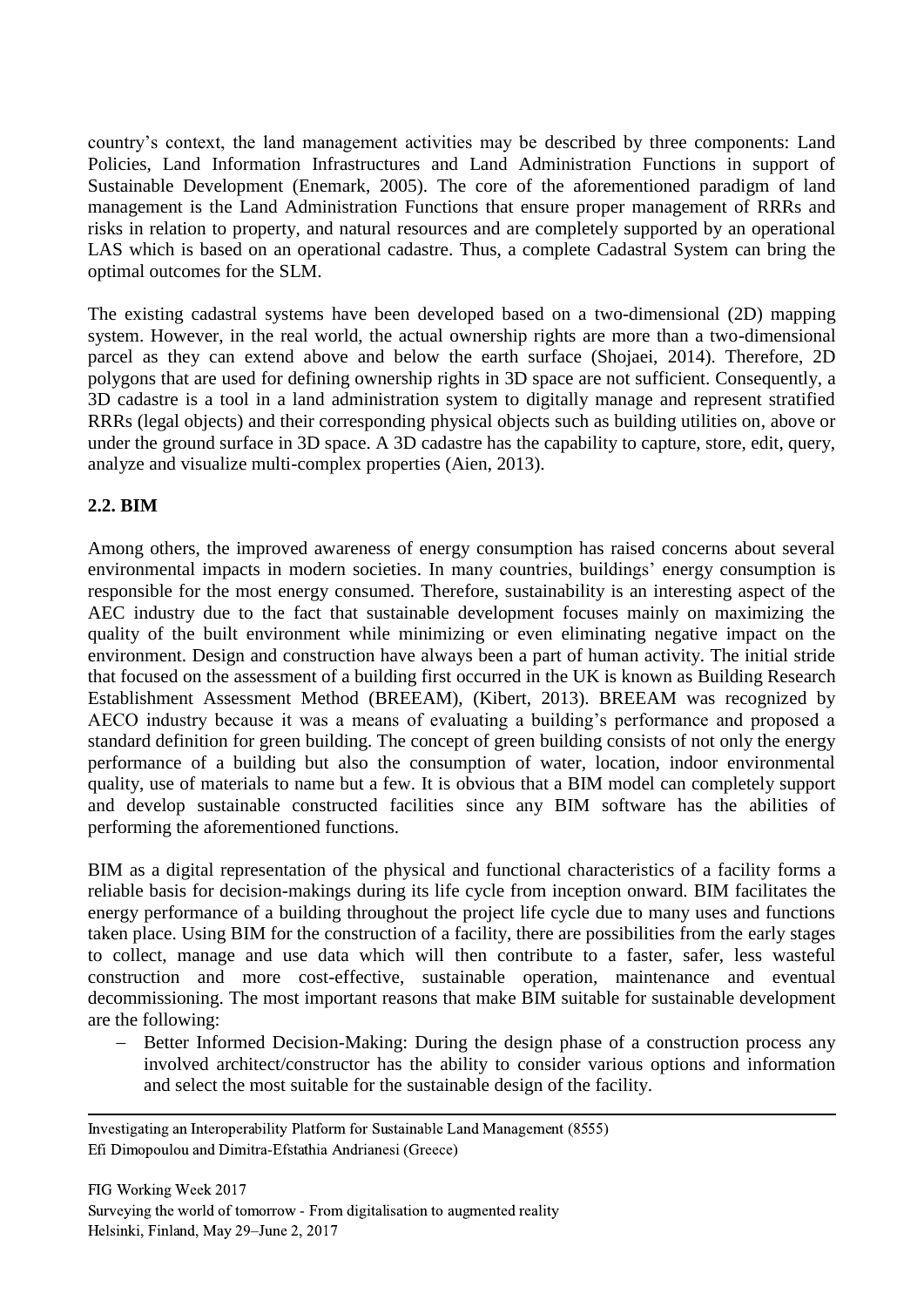- Better analysis: BIM software represents the model virtually, so different kinds of analysis such as quantity takeoffs are easy, quick and cost effective to apply to the BIM model. These different kinds of analysis can result as different alternatives to each BIM model in order to select the most appropriate sustainable design for a construction project.
- Easier access to Information: Any BIM model has a central database which maintains all the information related to the model. Also, BIM models consist of intelligent tools and the modeling of them follows the parametric method. Therefore, any time a user can easily obtain and assess information that will contribute to a sustainable design and construction of a facility.

#### **2.3. Integration of BIM and Cadastre**

Taking into account the aforementioned sections, if it is possible to integrate BIM with 3D cadastral information, SLM would be a reality. The benefits of using BIM models in the geospatial domain have been demonstrated for different urban applications, which require both indoor and outdoor spatial information, such as evacuation (El-Mekawy, 2012) and fire response management (Isikdag, 2008). Consequently, Land Administration as a sub-area of the geospatial domain can also utilize BIM technology to fulfill its needs.



**Figure 1: Schematic of the main subject analyzed in the paper**

Looking back at the relevant BIM literature for 3D RRR data management, some approaches have been conducted:

- Clemen and Grundig, (2006): stated that the IFC models have the ability to support 3D topology and geometric representation of building elements, so they can be extended for land surveying purposes.
- El-Mekawy and Ostman, (2015): proposed to enrich the Unified Building Models (UBM) with all types of boundaries required to define RRR spaces in the context of Swedish jurisdiction.
- Atazadeh, et al. (2016): implemented what Clemen and Grundig have stated about IFC models.

### **3. INTEROPERABILITY CHARACTER OF BIMs**

Interoperability is defined as a characteristic of a product or system, whose interfaces are completely understood, to work with other products or systems, present or future, in either implementation or access without any restrictions. Interoperability in the AECO industry is of paramount importance due to the increased number of involved stakeholders in a construction process. Therefore, the main goal of interoperability is to give users the ability to get the right data in the right format at the right time, at the same time, trying to delete the waste on recreating, editing and converting building data during the whole process. A successful interoperability

 Investigating an Interoperability Platform for Sustainable Land Management (8555) Efi Dimopoulou and Dimitra-Efstathia Andrianesi (Greece)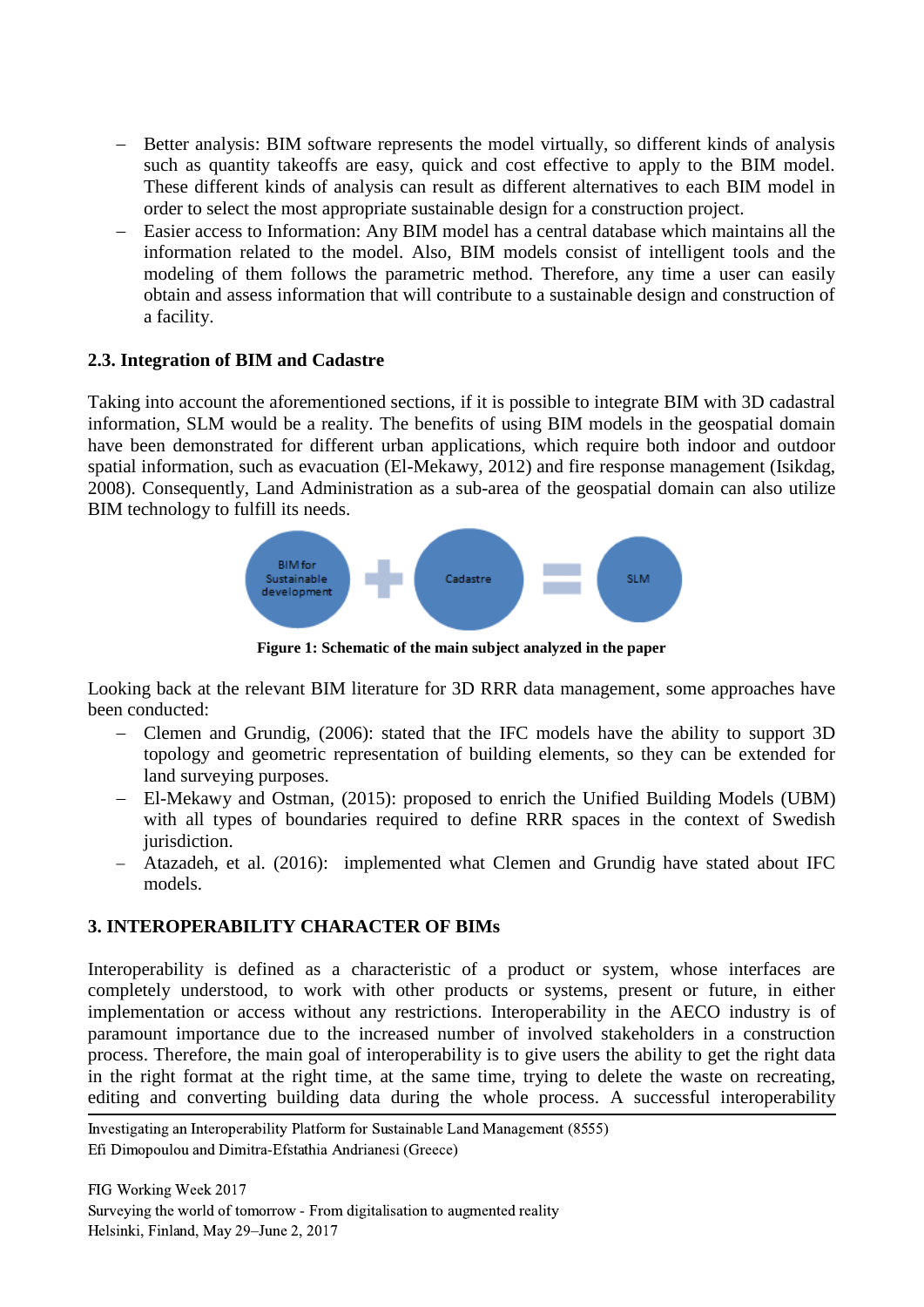between BIM applications would give AECO industry better chances of working together (Sheata, 2011) bridging the gap built in the construction process. Building model exchange is not simple, since models do not represent only geometry and shapes but also objects corresponding to real elements with attributes and properties. There are not restrictions when participants use the same BIM tools or compatible ones but when models are managed by different tools, a wide range of problems and disconnections come up. Consequently, several steps have to be established in order to enhance interoperability of BIM technology.

As a first step that has to be dealt with and followed by AECO industry is the use of neutral and open-vendors standards for the exchange of data which is described in the section 2.2.1. Open standards will give industry the ability to exchange data between applications that are compatible with them (open BIMs) streamlining workflows and facilitating automation. A second invaluable step would be the unification of all models created by each discipline by the deployment of an open BIM server which is elaborated in section 2.2.2. An open BIM server is defined as a central server based on open standards that can host BIM models centrally allowing project team to work in an integrated and collaborative fashion. Finally, connecting BIM servers to cloud via open standards is of urgent need offering the optimal outcomes.

### **3.1. Open standards**

The adoption of open standards in the AECO industry is very important because participants are not obligated to employ specific property applications. Moreover, interoperability is advantaged open standards, since each software application does not have to develop direct translators back and forth for all other software which seeks to communicate with. Open standards, instead, allows each software company to develop only two translators for exporting from and importing to its application (Bolpagni, 2016).

BuildingSMART International is an industry body consisting of both public and private sector partners that have come together to provide technical expertise to develop open standards which can offer open and public data representation and exchange in the built environment sector. BuildingSMART focuses on standardizing processes, workflows and procedures for BIM. Users of standardized BIM-processes reap the benefits of them, covering a wide range of disciplines, AECO industry, software vendors, educators, building owners, everybody in society (BuildingSMART.org). All in all, the main goal of open standards is the creation of a new digital language which will allow advanced information technology to openly exchange information provided throughout the lifecycle to enhance and improve AECO industry processes. In the following sections six basic standards will be described, focusing on their characteristics for better interoperability.

### 3.1.1. Industry Foundation Class, IFC

IFC is the most popular and widely used open standard in the AECO industry. IFC standard is defined using STEP (ISO 10303) description methods and appeared as a result of the efforts of bSI organization for improvement of collaboration among all involved users in construction processes. In the IFC model there are many classes that are used to describe a variety of things that have

 Investigating an Interoperability Platform for Sustainable Land Management (8555) Efi Dimopoulou and Dimitra-Efstathia Andrianesi (Greece)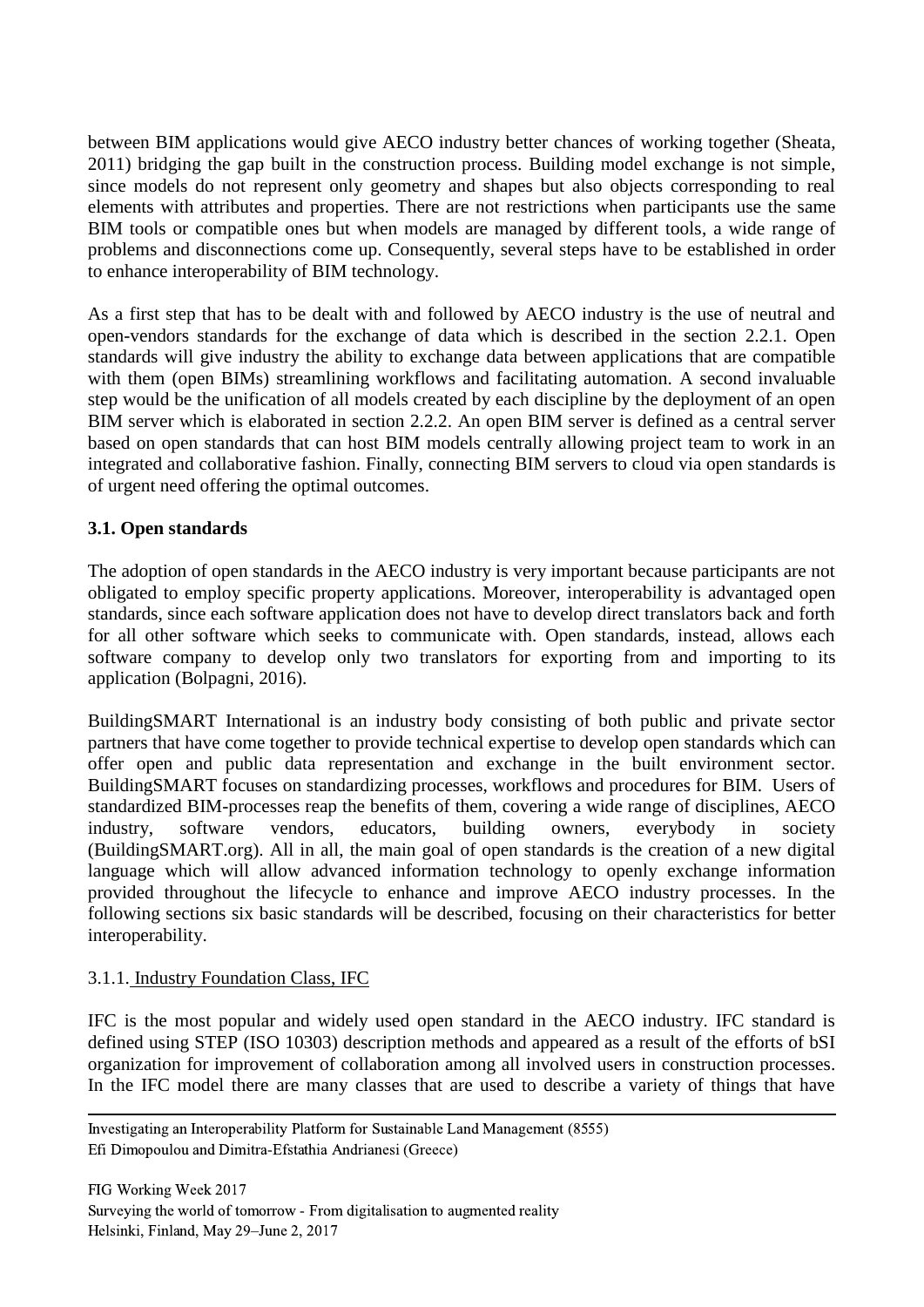common characteristics. In 2005, IFC became an ISO Publicly Available Specification (as ISO 16739). Nowadays, most of applications have the ability to import and export their models as IFCs. The IFC models are structured via 'model schemata'. There are four conceptual layers which use a strict referencing principle and a set of model schemata is defined for each layer.

The first layer is called resource layer and is characterized by abstract concepts which are independent of application or domain. The next layer is called core and provides the basic structure of the IFC object model and defines more general concepts that will be used by higher layers. The interoperability layer follows the previous two mentioned layers and its main goal is the provision of schemata that define classes common to two domain models at least. These schemata enable interoperability between different domain models. The last layer is called domain layer and provides more detailed concepts depending on the type of application or domain process. The domain layers consists of electrical, HVAC, Architecture domains to name but a few (Isikdag, 2015).

The Industry Foundation Classes provide a comprehensive reference to the totality of information that is needed within the lifecycle of a constructed facility. IFC can be characterized as an incredible expression of what the EACO industry can do when it decides to work collaboratively. IFC deals with the whole information produced throughout the lifecycle of a constructed facility. However, many difficulties arise when a set of information has to be extracted from the IFC model in order to meet the specific needs of a user. It is clear that most software solutions do not need to implement everything within the IFC schema. Therefore, a key issue that has to be resolved is what parts of the IFC schema should be implemented for the user's requirement. A view is going to give the right solution. IFC certification is carried out against views. Certification is a procedure for testing that an IFC compliant software solution will reliably export and/or import IFC data according to established testing criteria (buildingSMART.org). Here the MVD standard comes up to define views.

### 3.1.2. Model View Definition, MVD

An MVD standard is the set of information from the information model (IFC model) that can be supported by a type of software information. As aforementioned, all information in an information model is not necessary and part of them has to be extracted via views. The absence of a clear view of what is going to be exchanged leads to errors, misunderstandings and omissions. Since the effective use of BIM depends on the specific information used at specific time, at specific stage of construction processes by a specific software application, it is worth saying that a subset of the defined information by MVD standard is necessary and is called IDM.

### 3.1.3. Information Delivery Manual, IDM

The IDM standard provides a common understanding of the building processes and of the information that is needed for and results from their execution. Specifically, IDM proposes a methodology that gives users the ability to extract specific information that is complied with exchange requirements. In other words, IDM is designed as a methodology that can break down the IFC schema into smaller, useful but still related parts (buildingSMART.org). In contrary to IDM

 Investigating an Interoperability Platform for Sustainable Land Management (8555) Efi Dimopoulou and Dimitra-Efstathia Andrianesi (Greece)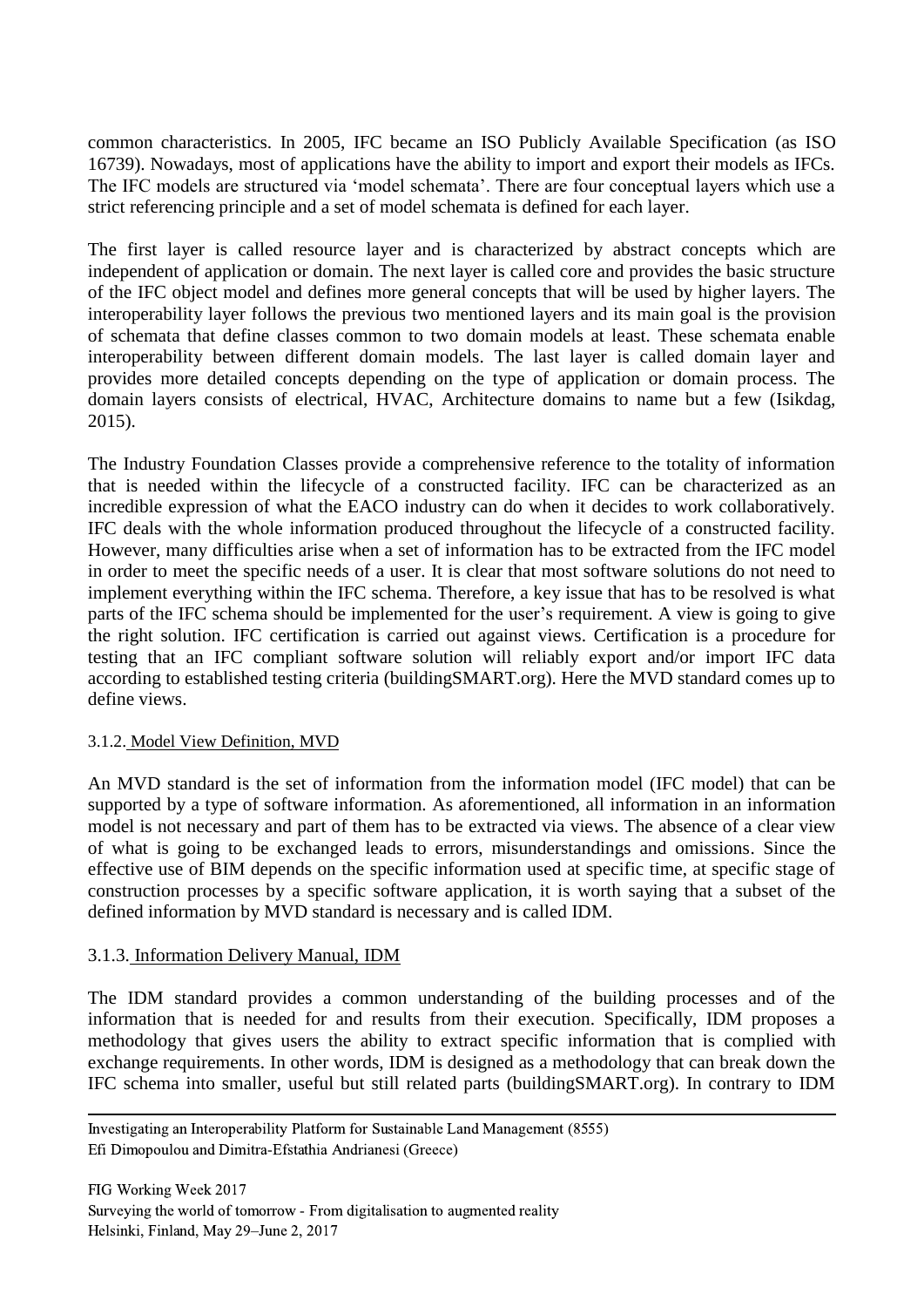standard, IFC is intended to support all business requirements at all project stages. But it is not the way that project information is usually delivered. The information has to be exchanged about a particular topic and the level of detail provided to be driven by the project stage in order to support one business requirement over one or more project stages (buildingSMART.org). The main faction of IDM is described by the following workflow.

#### 3.1.4. buildingSMART Data Dictionary/IFD, International Framework for Dictionaries, BsDD

BsDD is used as an invaluable tool for standardization, previously called IFD. BsDD is a library that consists of elements with their attributes. It is not fully implemented and provides terminology for linking data of existed databases. BsDD define all building components, internationally standardized and make standardized terminology computable. Thus, bsDD is going to automate and assure many manual processes in value chain (buildingSMART.org). In other words, bsDD standard is capable of identifying elements in built environment with their attributes regardless of the used language. For instance, the 'door' has the same meaning in Israel and Island.



**Figure 2: Illustration of coexistence IDM and MVD in an IFC model**

### 3.1.5. BIM Collaboration Format, BCF

BCF is an XML schema developed by two software companies, Tekla and Solibri Inc. Recently bSI received the ownership and the rights of the BCF schema to adopt and keep it as an open standard ( buildingSMART,2013b). BCF focuses on transmitting issues found in a BIM model instead of exchanging large BIM files over the Internet and allows the addition of textual comments, screenshots in order to encode messages that inform one BIM tool of issues found by another. Softwares that support BCF are Solibri Model Checker, MagiCAD, Tekla Structures, Tekla BIMsight, DDS and many other BIM tools. Any of the mentioned softwares check the BIM models to identify problems or actions that need to be addressed. After checking, issues found will be saved into an open format like BCF and used in any modelling software. Consequently, BCF enables a powerful and open collaboration between parties in any construction project .

#### 3.1.6. BIMSie, BIM Service interface exchange

BIM started as a data-driven concept. Standardization of an API for online BIM services creates the opportunity to innovate the industry with BIM services automatically interacting with each other. Especially when an application needs to connect to several different APIs (for example for a user

 Investigating an Interoperability Platform for Sustainable Land Management (8555) Efi Dimopoulou and Dimitra-Efstathia Andrianesi (Greece)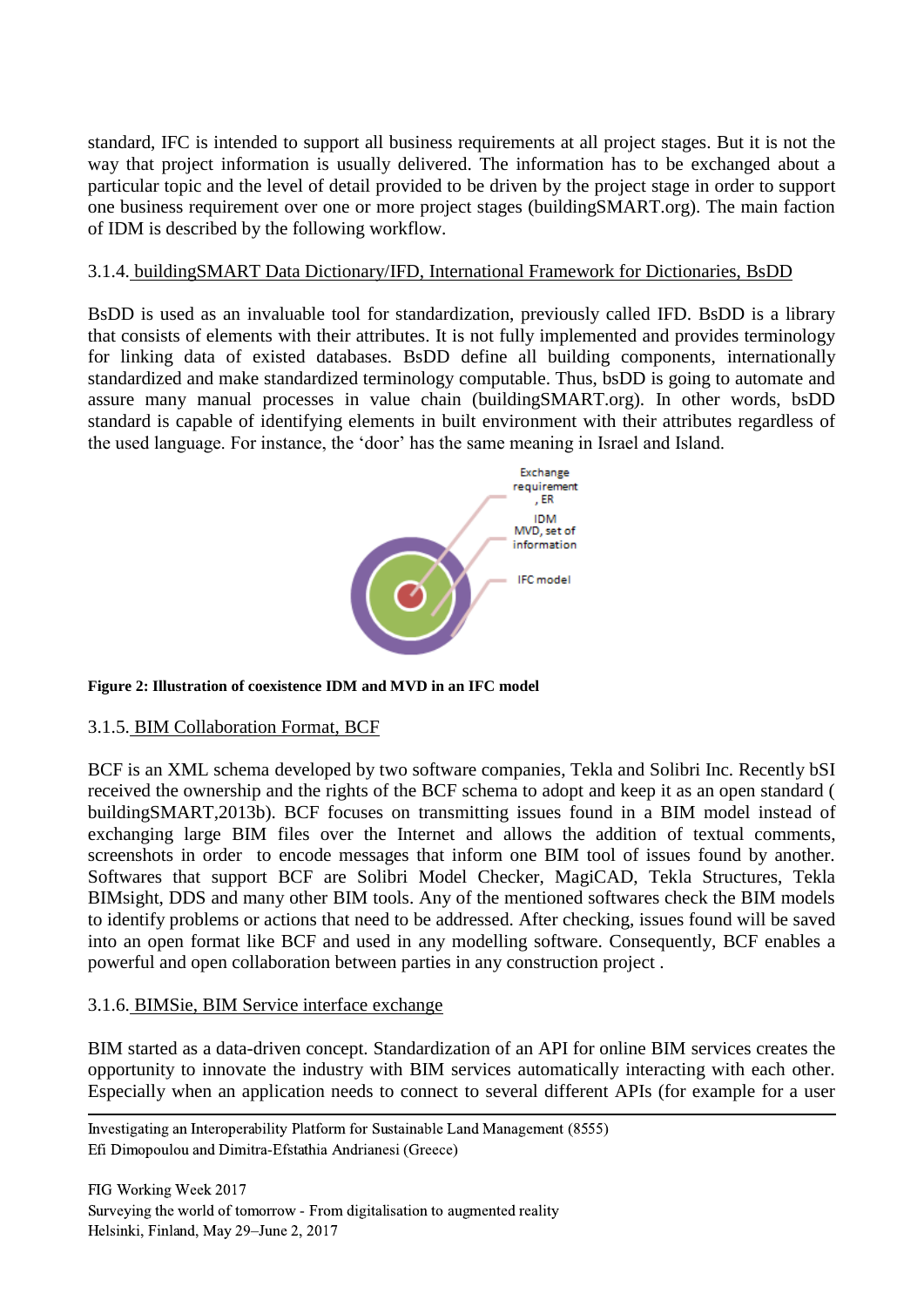that works on different projects) the problem gets big fast and a standardized API becomes the solution. To really make use of benefits of cloud computing the BIMSie project was started (www.nibs.org). BIMSie is an odd one in the information exchange projects because it does not standardize data but creates a standard application-programming interface, an API (openbimstandards.org).Thus, BIMSie creates an opportunity for the industry to build small niche applications that are very good at one (or a couple) task. No single software tool or 'platform' is able to hold all the needed features for a building project. Given the fragmented nature of the industry this will be the situation for at least the next decade. Moving tools to 'the cloud' doesn't solve this problem, unless these tools can be connected in an automated way. The BIMSie concept makes efficient use of the fragmented nature of our industry, instead of competing it.

### **3.2. Open BIM Server**

Open BIM Server is defined as an open and stable software which can build reliable BIM software tools. The core of the software is based on the open standards like IFC open standard. The main goal of an open BIM Server is to unify the construction process. For instance, an architect designing a building develops an 'architecture BIM model' and seamlessly passes this on to the structural designer. The structural designer in turn then takes this model and effortlessly converts it into a 'structural BIM model'. The process can be repeated for the remaining design consultants and also in fact for the constructor.

However, the aforementioned method is not the true version of a federated model development and progression (RICS,  $1<sup>st</sup>$  edition). Therefore, the BIM model Server has the ability to host BIM models centrally giving users the potential to work in an integrated and collaborative way. Bringing an open BIM Server into the cloud via open standards such as BIMSie open standard will contribute to visualize the storage environment forming a virtual data center available on Internet. This will be beneficial for the AECO industry due to the fact that applications used in various stages of the building's life cycle will work within a distributed environment and the information backbone of the construction project (BIMs) will reside in a virtual data center.



**Figure 3: Example of scheduling open standards in interoperability platform**

### **4. APPLICATION ON A PILOT BUILDING**

 Investigating an Interoperability Platform for Sustainable Land Management (8555) Efi Dimopoulou and Dimitra-Efstathia Andrianesi (Greece)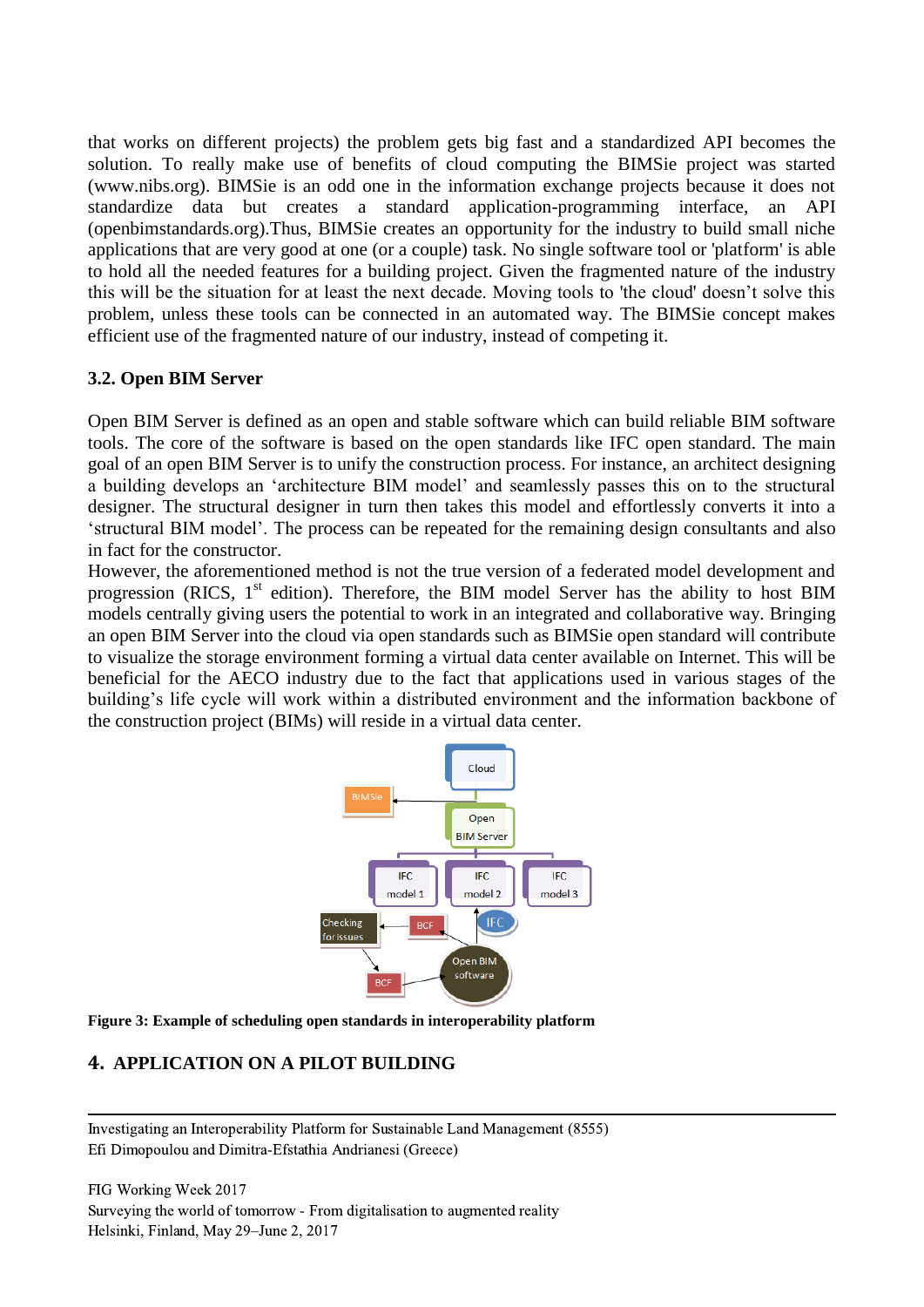As previously mentioned, an interoperability platform for SLM seems to be very crucial. Therefore, the application which will be described in the following sections aims at accomplishing this goal. In the first section, choosing Revit as BIM software, an approach for integrating cadastral information is presented (Federated Model). In the second section an interoperability platform based on the aforementioned federated model is analyzed, emphasizing on open standards and new technologies in information management. An office building at Chalandri, Attica, Greece was chosen as pilot for this research.

# **4.1 Integration of BIM and Cadastre**

#### 4.1.1. Revit as BIM Software

Revit was chosen as BIM Software due to its specific characteristics. Firstly, it is widely adopted since many architectural companies are using BIM (Jiang, 2011). Revit provides design ability with drafting elements and object oriented parametric modeling (Hardin, 2009). Object oriented has the roots from the fact that Revit involves representing a design as combinations of objects such as walls, doors, windows, stairs that carry their geometry, relations and attributes. Object based parametric modeling uses many of the characteristics which are called parameters that are capable of demonstrating the attributes (e.g. wall thickness, material) of each object and associated rules that clarify relationships between them. Parametric characteristics of each object allow some degree of automation in the modeling process, any change to an object within the model will be automatically reflected in the rest of the views of the project. Last but not least, Revit has the ability to interface with open standards and formats such as IFC, being the basis for the integration of Revit and cadastral information that will be analyzed.

### 4.1.2. Revit research in land administration

Ownership data elements in high-rise structures can be classified into two main categories: 3D legal objects and 3D physical objects. In order to demonstrate the feasibility of using Revit for 3D digital management of ownership rights, the pilot building consisted of four levels over the ground and one level under the ground was selected.

As a first step, a CAD footprint of the building has been inserted aiming at the georeference of the model. A Revit project has internal coordinates for all the elements that compose each model. Also, every project has a base point and a survey point. The base point defines the origin (0,0,0) of the project coordinate system and the survey point represents a known point in the physical world, such as a geodetic survey marker. The survey point was used to correctly orient the building's geometry in the coordinate system of the office block via the CAD drawing. The linkage of the two coordinate systems was accomplished via the common point  $(0,0,0)$  and the survey point was moved to a known corner and modified in order to take the right coordinates .

The creation of 3D physical objects follows the process of the georeference( Figure 4).3D physical objects can be utilized as auxiliary components to facilitate understanding of such boundaries for non-specialists (Atazadeh & Kalantari 2016). The most widely used building elements for representing physical boundaries are walls, doors, windows, floors and slabs. These elements

 Investigating an Interoperability Platform for Sustainable Land Management (8555) Efi Dimopoulou and Dimitra-Efstathia Andrianesi (Greece)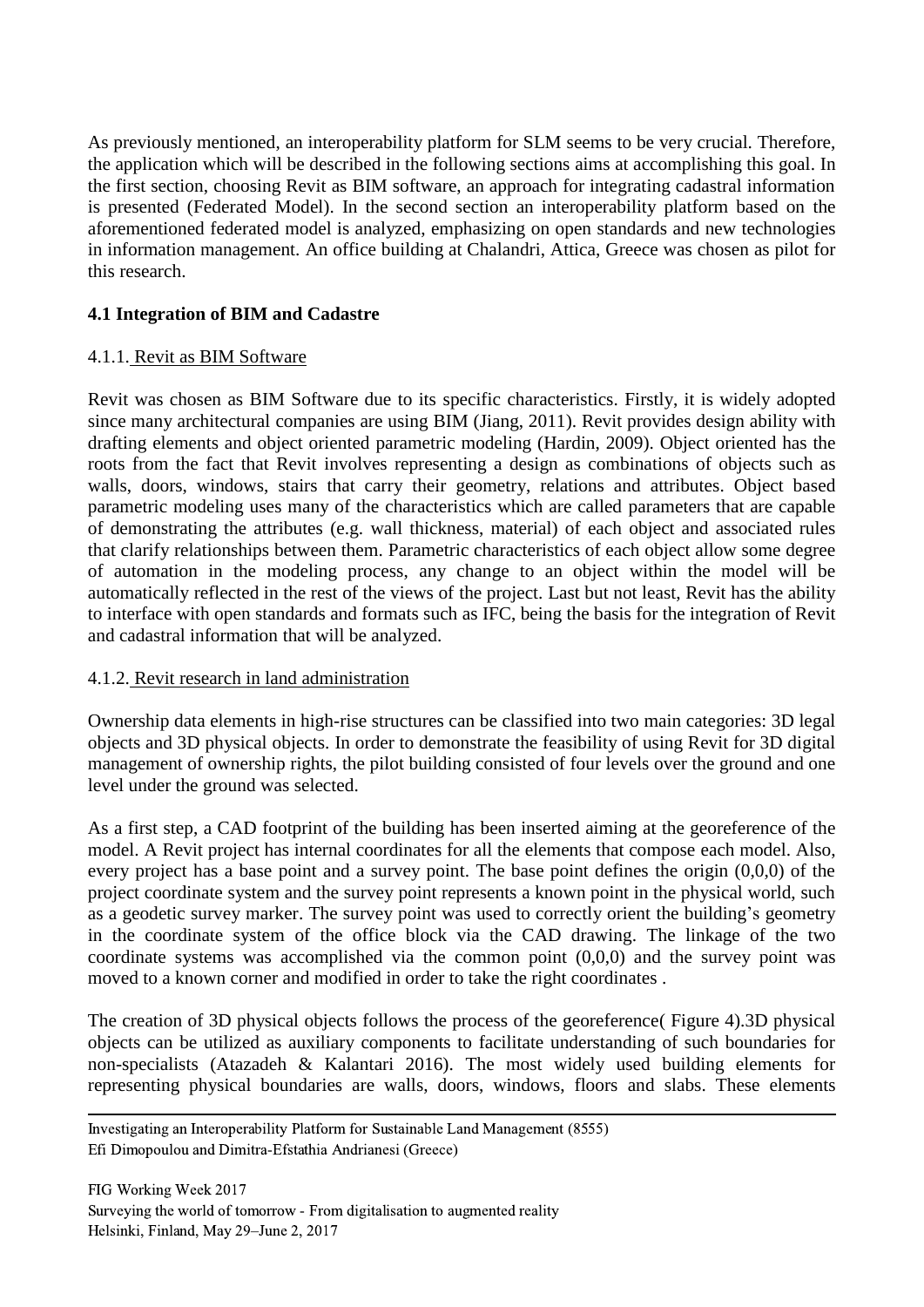comprise the spaces that are useful for the representing of 3D legal objects. The physical objects were created using 2D paper-based floor plans and sections of the building in order to have the right dimensions. Then, each of building element was enriched with attributes such as material. The resulting model reaches the Level of Detail 4 (LOD).



**Figure 4a: Creation of physical objects**

Three types of 3D legal objects, including private spaces, common spaces and sole uses to the rights are then created by utilizing 'Area' capability in Revit. Area tool gives user the ability to identify the 2D boundaries for each needed space. Exterior and median boundaries were followed for the exterior and interior/common walls, accordingly. In the next stage, cadastral information about the legal objects is inserted via the 'Schedule' capability of Revit. Schedules consist of rows and columns that have information for a chosen building element e.g. Door Schedule and can be embedded with a variety of data such as material, dimensions, level, RRRs. Apart from the 3D, 2D sole uses appear, pertained to parking spots and foregarden which are identified on the toposurface. Since Revit does not show 3D legal spaces, the model is then exported in 2x3 IFC format which provides for presenting shows in regards to its module. To visualize ownership 3D space there many open IFC viewers such as Solibri Model Viewer, BIM Vision Viewer and so on.

 Investigating an Interoperability Platform for Sustainable Land Management (8555) Efi Dimopoulou and Dimitra-Efstathia Andrianesi (Greece)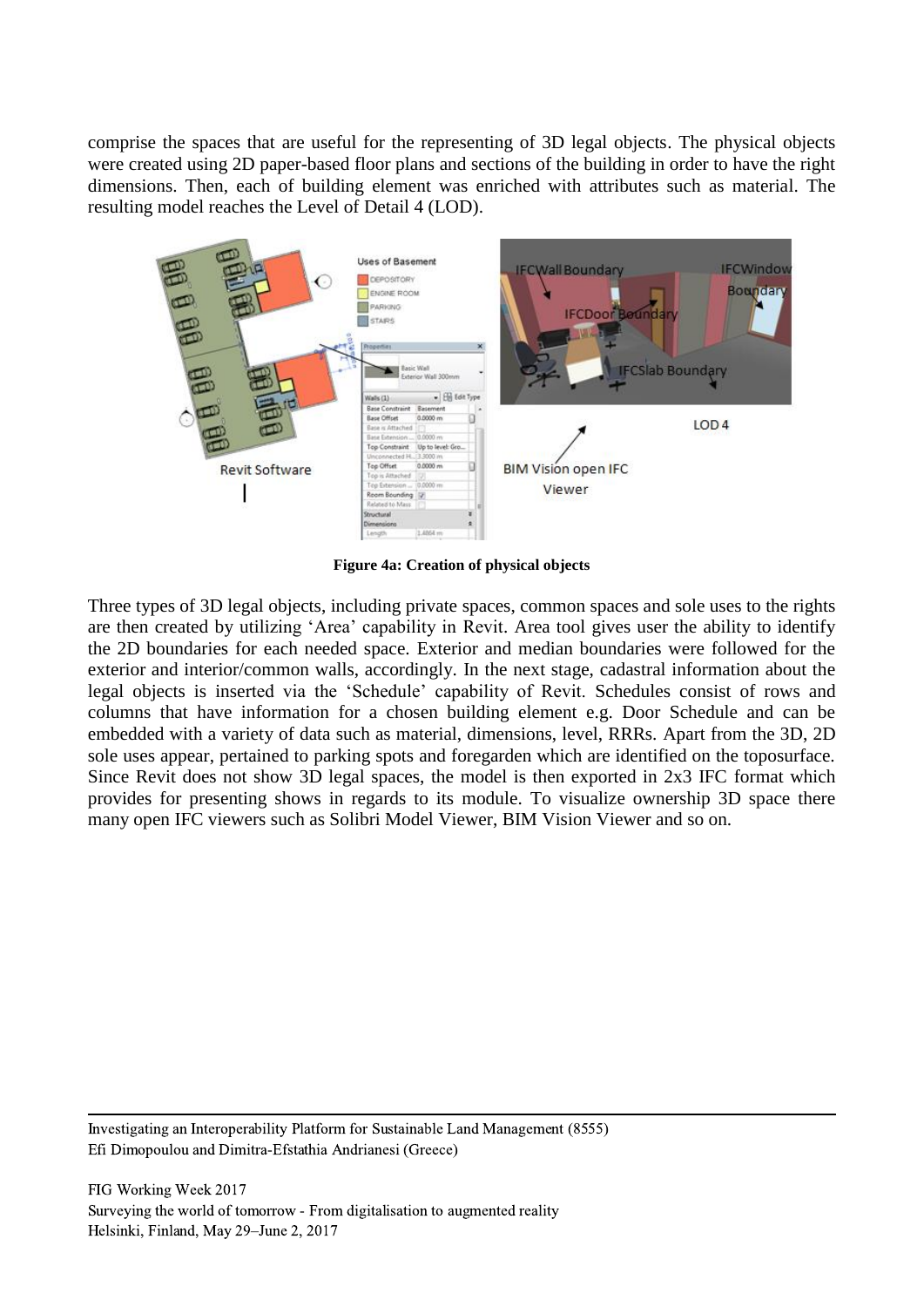

**Figure 4b: Illustration of the process of integrating Revit model with cadastral information**

#### 4.1.3. Federated model

Each model that is generated in BIM may require the development of a number of project-specific models. The Revit package consists of three software applications; Revit MEP, Revit Structure and Revit Architecture (Azhar, 2008). Mechanical engineers can use Revit MEP to create a model of piping, ducts for HVAC details, structural engineers use Revit Structure for analyzing and structural design purposes and Revit Architecture as used in the previous application is utilized for architecture design (Latiffi, 2013). Furthermore, the ability for IFC exports makes Revit tool very useful for many tasks. As previously mentioned, IFC open standard provides disciplines involved in every project the ability to export part of an IFC model (MVD) and import it at specific software for e.g. energy analysis based on specific exchange requirements (IDM). For instance, the IFC model exported from Revit is imported in Solibri Model Checker software in order to validate the BIM model (Figure 4). SMC contains parametric rules that are applied against the model to check different aspects such as accessibility, model errors and clash detection. After the problems have been identified the open standard BCF will be utilized for exchanging appropriate set of information to Revit to resolve them. There are many software applications that are compatible with the IFC open standard and can be utilized for making BIM model safer, less wasteful and more costeffective aiming at sustainable operation, maintenance and eventual decommissioning. Consequently, these models after modifications, checks and analysis are combined via IFC standard to create a federated model to produce a centralized repository of information for the entire project.

 Investigating an Interoperability Platform for Sustainable Land Management (8555) Efi Dimopoulou and Dimitra-Efstathia Andrianesi (Greece)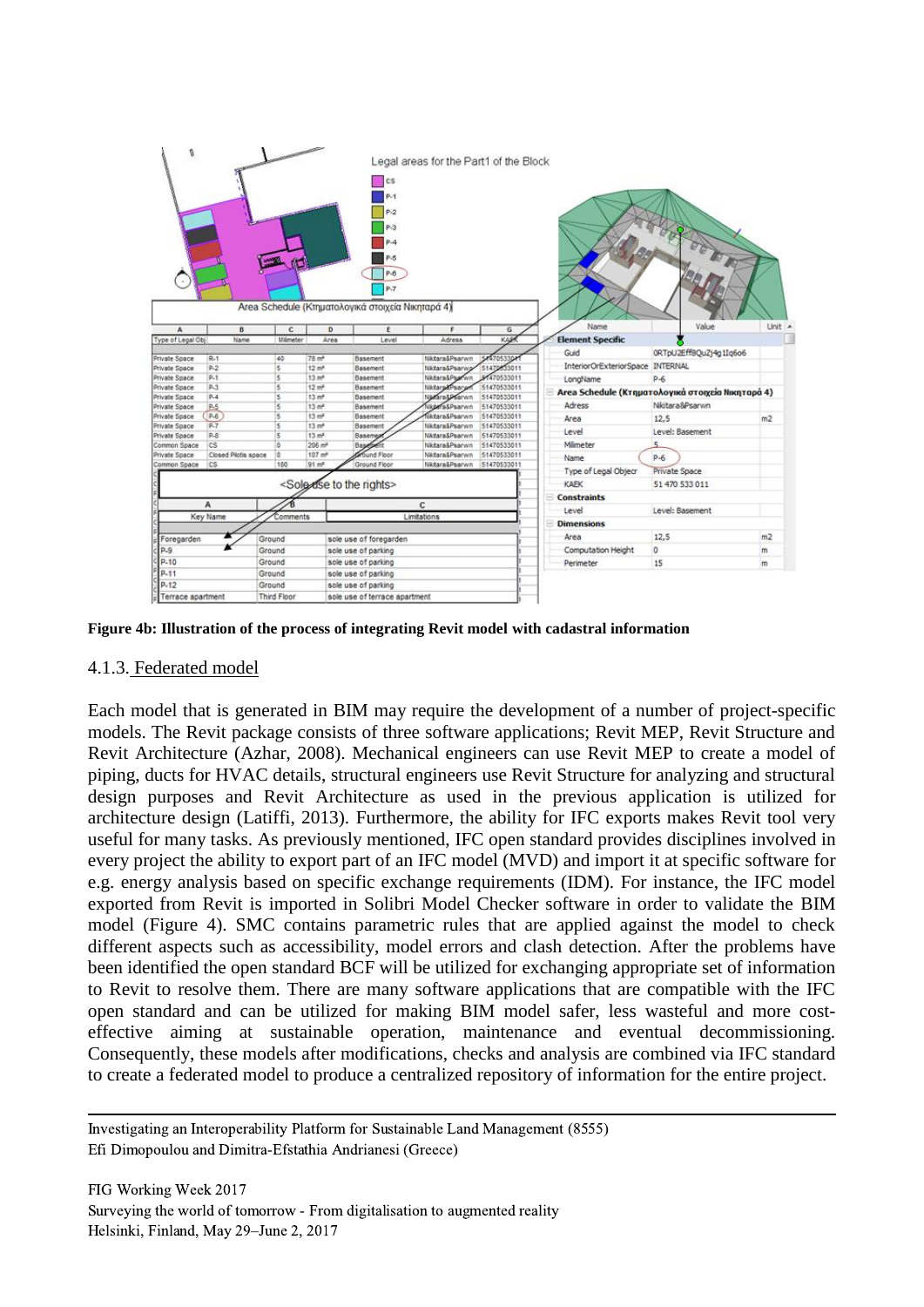

**Figures 5, 6: The concept of federated up to 6D BIM for SLM (left), Illustration of the process of the creation of federated BIM in the application - Solibri Model Checker (right)**

#### 4.1.4. Interoperability platform

Developing the federated model, an interoperability platform is of paramount importance. The open BIM Server platform was selected to create an interoperability platform for the aforementioned application. The word 'open' describes the ability for: open interface to any vendor's BIM models, open API which allows any external application and service to enhance stored BIM models via software on any computer, open to any third party app to extract and use the BIM model, Based on open standards; IFC, COBie, Collada, CityGML, it is built for the cloud because it has fully implemented the BIMSie standard to support the Federated BIM model.

BIMserver is an open source model server project and relatively unique for the AEC software industry, where closed source licenses and high per-user licensing costs, especially for BIM software, is the norm (Harisson, 2009). The main goal of an open BIM Server is to unify the construction process. AECO professionals and specialists create models for specific purposes like architecture, structure, electrical, plumbing, costs and timing. The intended results come after the consolidation of all models that have to be created. The BIM Server has the ability to host and store BIM models centrally giving users the potential to work in an integrated and collaborative fashion. Apart from the storage and the open exchange of data, many functions make BIM server essential for the interoperability (Figure  $7 \& 9$ );

- 1. BIM models are converted and stored semantically as topology, disciplines and layers (Carl Heinz, 2013).
- 2. Integrity and consistency; due to the consolidation that takes part in BIM Server (Gandhi, 2013).
- 3. Revisioning; all revisions are always stored, so the track of the work is never lost (bimserver.org).
- 4. Maximum safety; BIM Server has IFC core, so IFC objects are stored 'as is' and there in no loss of data during mapping (bimserver.org).
- 5. The open and extensive API Server provides a managed external access to BIM models. Thus, all data stored in a BIMserver can be exposed to client application through a series of well controlled and documented interfaces. Many advantages come up, the most significant being all client applications read from, and write to, the same digital model (Harisson, 2009). Therefore, it is possible for external apps and services to extract part of this information for many tasks

 Investigating an Interoperability Platform for Sustainable Land Management (8555) Efi Dimopoulou and Dimitra-Efstathia Andrianesi (Greece)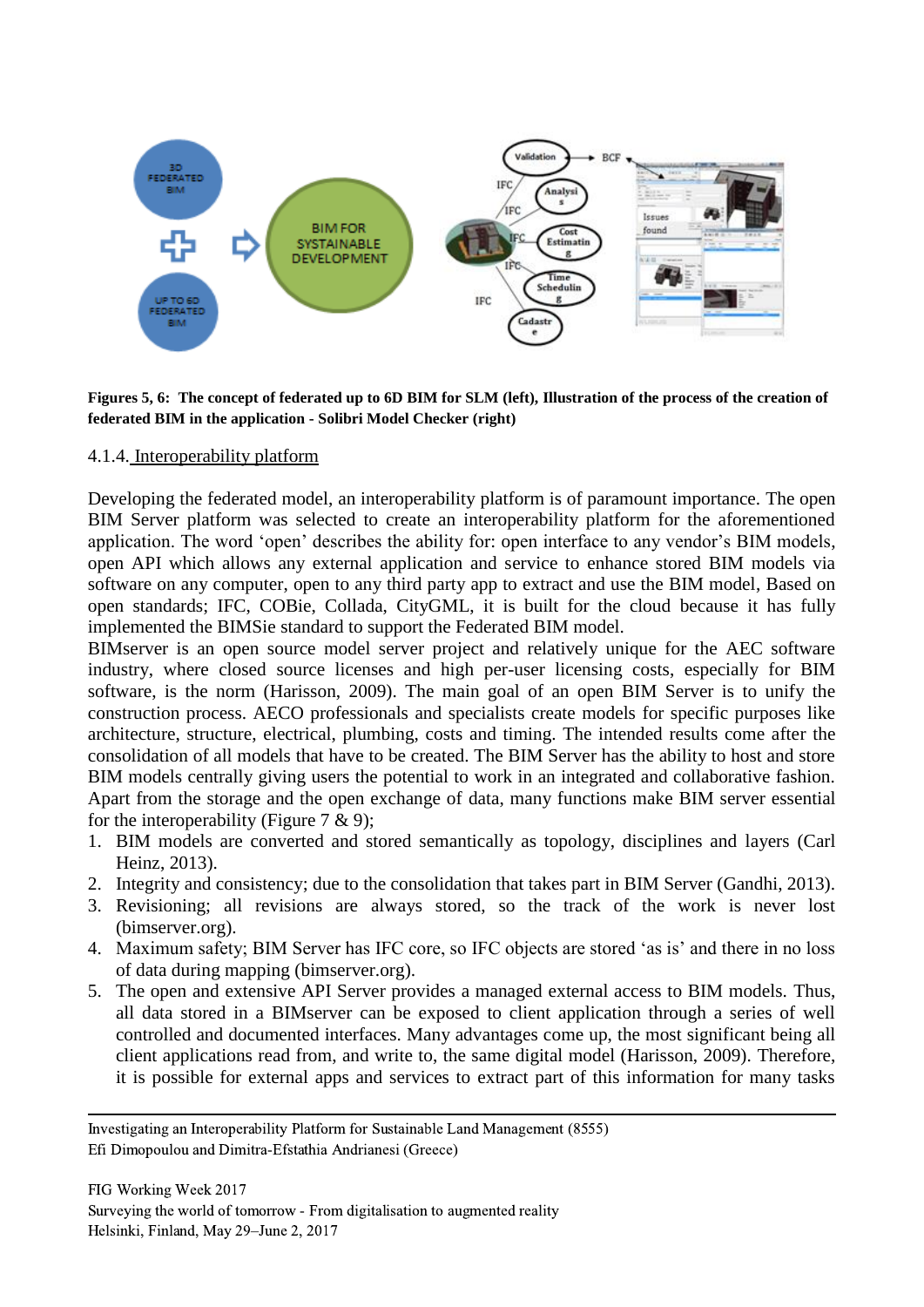such as modifying, doing complex operations like rendering, clash detection, measurements, costing, energy calculations and so on (Carl Heinz, 2013).

- 6. Open BIM languages; BIMQL and MVDxml capabilities are shipped with every BIM Server for advanced queries and filters (bimserver.org).
- 7. A BIM model hosted in the BIM Server exists as a live entity, distinct from the client applications that interact with (Harisson, 2009). This characteristic in combination with open BIM languages helps client application because they do not need to comprehend the entire model but only specific tasks, asking via queries. (Figure 7) Moreover, external services can be implemented in the BIM Server, for example in order to monitor changes (Léon van Berlo, 2013).



**Figure 7: Paradigm of an interoperability platform**

IFC model was converted via the tetra4D converter in 3D pdf file opened via the Adobe Reader in order to enrich interoperability. Thus, anybody interested is able to interact with the model without having specific software.



**Figure 8: Visualization of IFC model in Adobe Reader**

 Investigating an Interoperability Platform for Sustainable Land Management (8555) Efi Dimopoulou and Dimitra-Efstathia Andrianesi (Greece)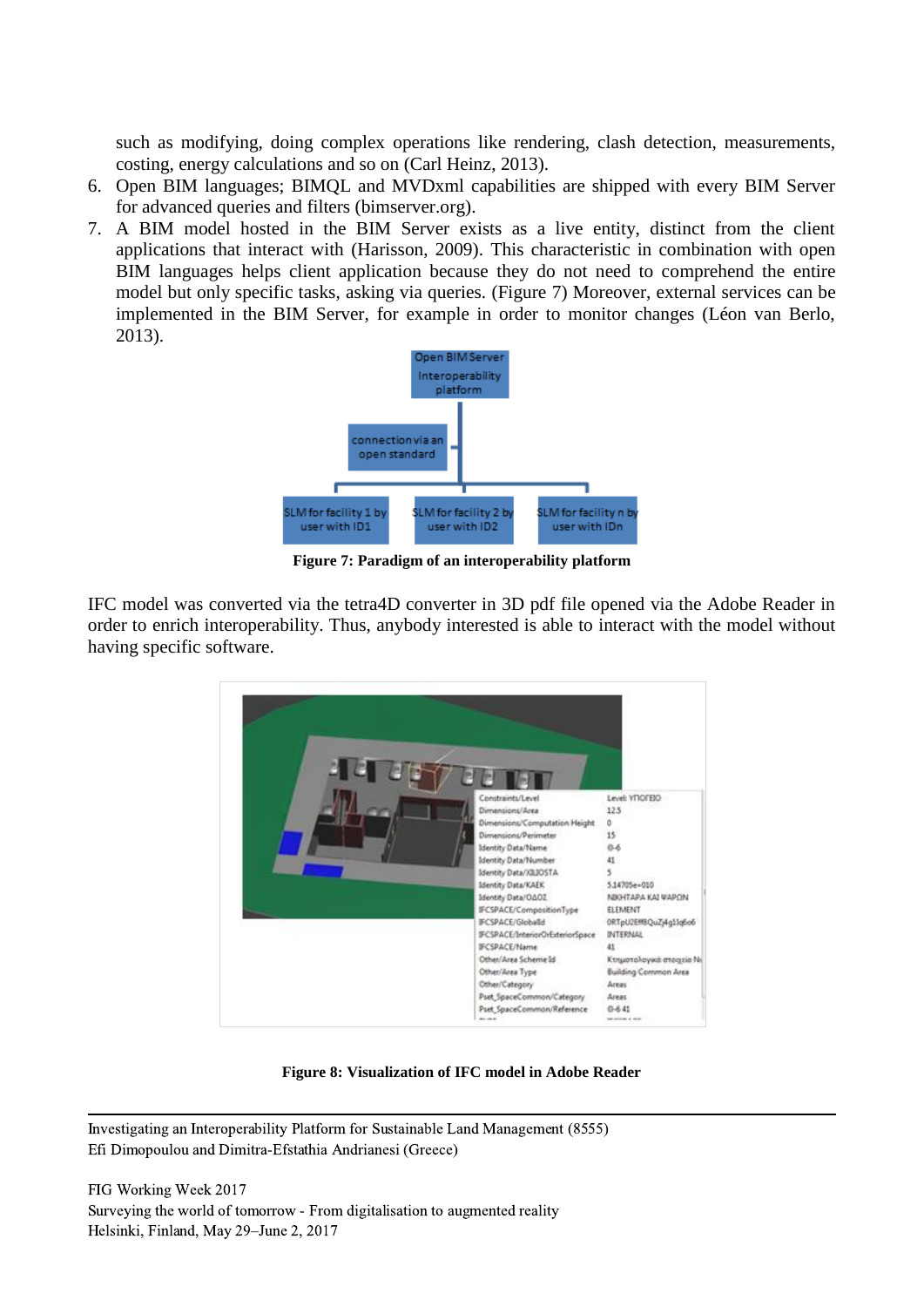

**Figure 9: Interoperability platform of the application**

### **5. CONCLUSION AND FUTURE WORK**

In this paper, it has been elucidated that Revit BIM models can be enriched with cadastral information being the basis for an operational interoperability platform for SLM. The proposed platform brings many advantages. It provides improved visualization of ownership boundaries of multi-layered properties because of the integration of BIM with cadastral information. Moreover, it gives users involved in construction process, invaluable tools such as automated computation of volume which is crucial for many purposes e.g. taxation. Furthermore, this integration within the same dataset prevents data issues and inconsistencies due to the fact that BIMs are object-oriented parametric modeling processes. This platform mitigates the interoperability issues which have been intense over the last decades. Open standards that are the basis for advanced interoperability would operate at maximum efficiency. Specifically, the capacity of the IFC standard to support a rich amount of semantic information and the encoding of 3D legal objects into it enriches these objects with semantic information, thus facilitating interoperability of LAS. Finally, open standards assist in exchanging the required part of data, to be used in other tasks e.g. analysis in a compatible software. Operational federated models and stronger interoperability would be the outcome.

It is worth noting that a problem appeared during the aforementioned application, which was the limitation of IFC2x3 to only one IFCsite. Therefore, for the 2D legal objects of sole uses pertained

 Investigating an Interoperability Platform for Sustainable Land Management (8555) Efi Dimopoulou and Dimitra-Efstathia Andrianesi (Greece)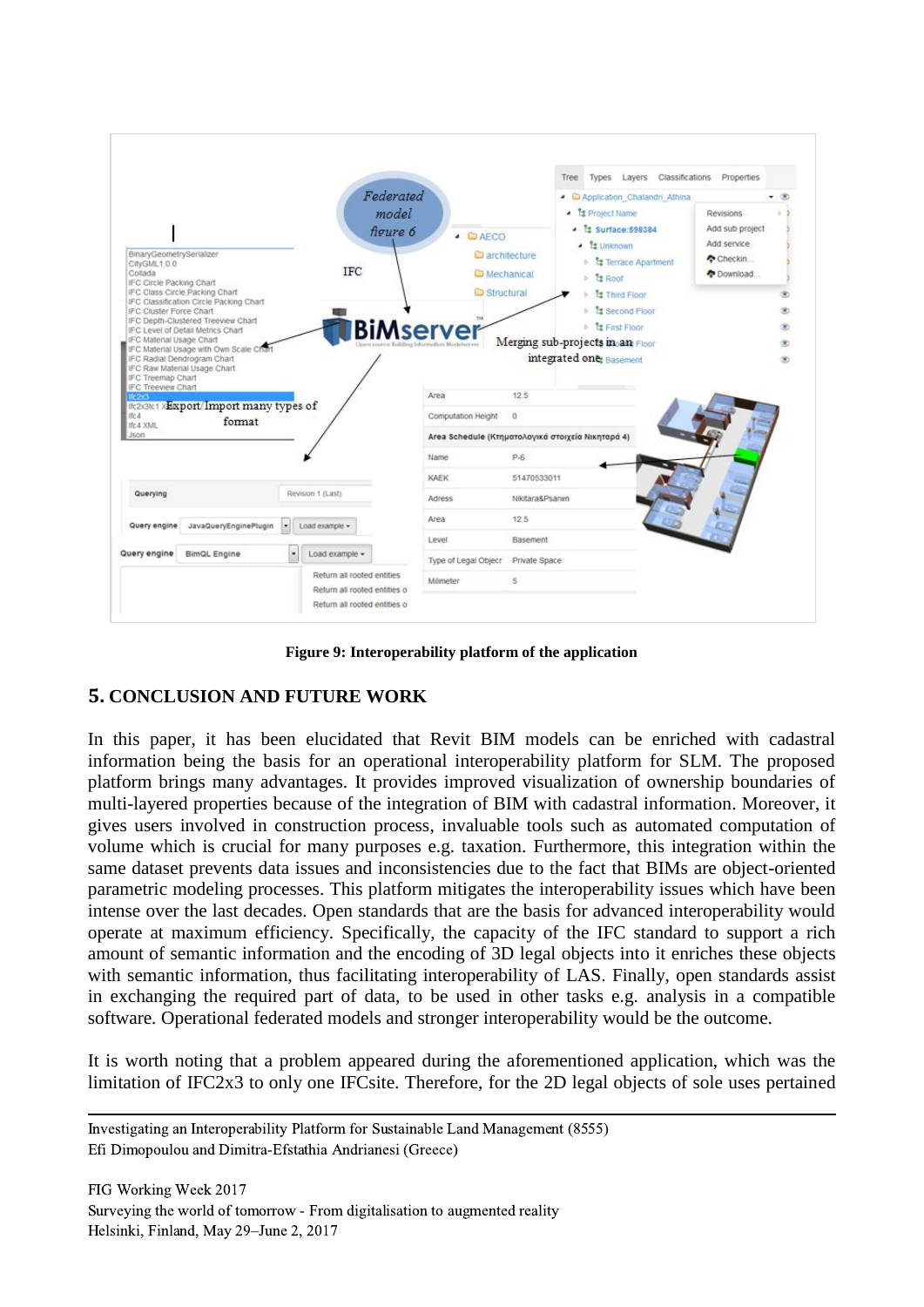to parking spaces and front-gardens which are identified on the toposurface IFC2x3 cannot preserve information in export. The latest version, IFC4, was also tested but the information was not kept. Consequently, only the visualization of them was accomplished via the 'toposurface' tool of Revit software.

Future investigation could be on the evaluation of the interoperability platform in three aspects namely, efficiency, usability and reliability. Moreover, algorithms to automatically extract appropriate building elements from the BIM models would be useful, thus saving time and enriching interoperability. Finally, further research on IFC format has to be implemented in order to resolve the aforementioned issue and make processes more flexible.

#### **6. REFERENCES**

- Aien A, Kalantari M, Rajabifard A, Williamson I, and Wallace J, 2013. Towards integration of 3D legal and physical objects in cadastral data models, Land Use Policy 35(0), pp.140-154.
- Aien A, Abbas Rajabifard, Mohsen Kalantari and Davood Shojaei, Integrating Legal and Physical Dimensions of Urban Environments, ISPRS Int. J. Geo-Inf.2015 , 4, 1442-1479.
- Anil Sawhney, International BIM implementation guide, Royal Institution of Chartered Surveyors (RICS) 2014, pp.97, Parliament Square, London.
- Behnam, Atazadeh, Mohsen Kalantari, Abbas Rajabifard, Serene Ho and Tuan Duc Ngo, 2016, Building Information Modelling for High-rise Land Administration, Article in Transactions in GIS March 2016, Melbourne, Australia.
- Behnam ATAZADEH, Mohsen KALANTARI, Abbas RAJABIFARD, Tom CHAMPION, and Serene HO, 2016, Harnessing BIM for 3D Digital Management of Stratified Ownership Rights in Buildings, in Proceedings of 'FIG Working Week 2016 Recovery from Disaster', Christchurch, New Zealand 2-6 May, Australia.
- El-Mekawy M, Paasch J, and Paulsson J, 2014. Integration of 3D cadastre, 3D property formation and BIM in Sweden. In Proceedings of Fourth International Workshop on 3D Cadastres, Dubai, United Arab Emirates.
- Enemark, Stig, 2006, Understanding the land management paradigm, in Proceedings of Innovative technology for land administration, pp.17-27, FIG COM 7 SYMPOSIUM, 19-25 June 2005, Madison, Wisconsin, USA.
- IJGIS-2015-0604.R2, Extending a BIM-based data model to support 3D digital management of complex ownership spaces, International Journal of Geographical Information Science, pp.44.
- IUG/IDMC 004, 2010, Information Delivery Manual, buildingSMART IAI, pp.84.
- Pouliot J, Vasseur M, and Boubehrezh A, 2011. Spatial representation of condominium/coownership: comparison of Quebec and French cadastral system based on LADM specifications. In Proceedings of the Second International Workshop on 3D Cadastres, Delft, the Netherlands.
- Rita Gaidyte, 2010. 2D and 3D Modeling Comparison, Bachelor's thesis, pp.38 Gjovik University College, 25 May 2010.
- Shojaei D, Kalantari M, Bishop I D, Rajabifard A, and Aien A, 2013. Visualization requirements for 3D cadastral systems. Computers, Environment and Urban Systems 41. Umit Isikdag, (2015), Enhanced Building Information Models, Using IoT Services and Integration Patterns, pp.131, SpringerBriefs in Computer Science.
- Yusuf Arayici, 2015. Building Information Modeling, pp. 261, 1<sup>st</sup> edition, [bookboon.com](http://www.bookboon.com/)

 Investigating an Interoperability Platform for Sustainable Land Management (8555) Efi Dimopoulou and Dimitra-Efstathia Andrianesi (Greece)